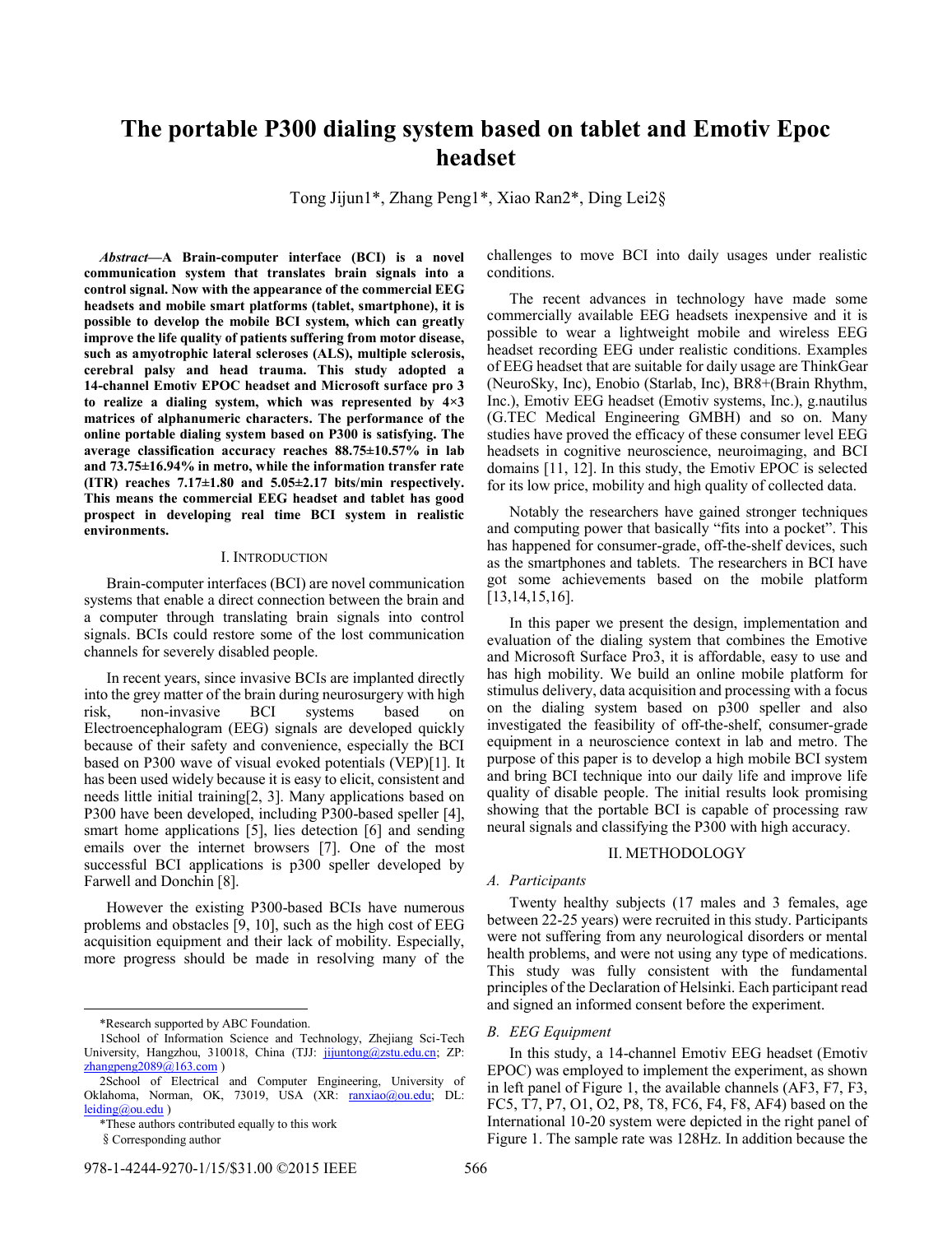sensor connection quality had great influence on EEG signal and identification results, the TestBench Status Pane was used to monitor the neuroheadset sensors contact quality. The BCI2000 installed in tablet, it can present the visual stimulus and acquire raw signal data from the Emotiv device through a source module contributed by Griffin Milsap [17].



Figure 1. Emotiv Epoc headset (left). Emotiv Epoc headset Electrodes (right). The Emotiv Epoc headset is composed of 14 different electrodes and two references. All the channels named (International 10-20 locations) AF3, F7, F3, FC5, T7, P7, O1, O2, P8, T8, FC6, F4, F8, and AF4 are used in this experiment.

## *C. BCI System Architecture*

The BCI system addressed in this paper was based on the P300-speller introduced by Farwell and Donchin [18]. The system architecture was shown in Figure 2.

The BCI 2000 was deployed on the Surface Pro 3, which was responsible for the stimulation presentation, EEG processing and targets identification. The visual stimulus was presented on the screen of surface pro 3 (12' LCD monitor). It was consisted of  $4\times3$  matrices of alphanumeric characters and enabled users to spell a cellphone number. The rows and columns of the matrix flickered successively and randomly with a defined duration time between the consecutive flashes (the inter-stimulus interval).



Figure 2. The system architecture of the portable dialing System.

## *D. Experiment setup*

To evaluate the performance of the portable P300 dialing system based on mobile platform under real conditions, the experiment was completed in lab and metro. The experimental procedure was divided into three periods. During the first period which belonged to machine learning phase and was finished in lab, subjects were asked to sit in front of the screen of surface pro about 0.5 meter. Under the training mode (copy mode), all the characters in the matrix would be identified one time. The user was instructed to focus his/her attention on a particular target and count the intensifications when the columns or the rows that contain the target character (called the target intensification) were flashed. Each row and column in the matrix was randomly intensified for 150 ms and the inter-stimulus interval (ISI) was 200ms. For each character, the 7 columns and rows were repeatly intensified 10 times. There was 1.3 second period between each character of a run. During this procedure the classifier could be trained.

At the second period, the online dialing system based on P300 was tested in lab. Subjects were asked to spell the cellphone number (11 bits) and one confirmation bit (free spell mode). The parameters were same with the training mode. The subjects underwent the experiment with highly concentration and were instructed to avoid any task-irrelevant movements (e.g., contraction of the muscles of the face/head, swallowing, eye blinks and eye movements, motion).During the third period, the same experiments were repeated in metro as in lab. Compared with lab, metro was a more realistic environment with all kinds of unknown factors that could distract the users. The experiment in lab and metro were shown in Figure 3.



Figure 3. The illustration of experiments in lab and metro. The left panel (A) illustrates the experiment in lab, the right panel (B) illustrates the experiment in metro.

### *E. Data Preprocessing and Classification Algorithms*

The BCI in this study was based on the P300 speller [8] which enabled users to spell a serial of phone numbers. Because the signal-to-noise ratio (SNR) of EEG signals was very low, and moreover the recorded EEG signals might also contain muscular and ocular artifacts. The data preprocessing was necessary. There were many potential preprocessing methods have been used to handle the EEG problems. In this paper, the EEG data were first filtered by a 2 order Butterworth high pass and low pass filter, the cut off frequencies were set to 0.1 Hz and 45 Hz respectively. Then the average superposition theory was applied to improve the signal-noise rate (SNR), enhancing the P300 evoked potential.

Many classification techniques on data collected using the P300 Speller paradigm had been investigated by Krusienski, D.J., et al [19]. They included the linear methods: Pearson's correlation method (PCM), Fisher's linear discriminant (FLD), Bayesian linear discriminant[20], stepwise linear discriminant analysis (SWLDA) [21] and a linear support vector machine (LSVM), and the nonlinear methods: neural networks and Gaussian kernel support vector machine (GSVM).It has been shown that SWLDA could provide the best performance and implementation characteristics for practical classification of P300 Speller data [19], so it was adopted in this paper.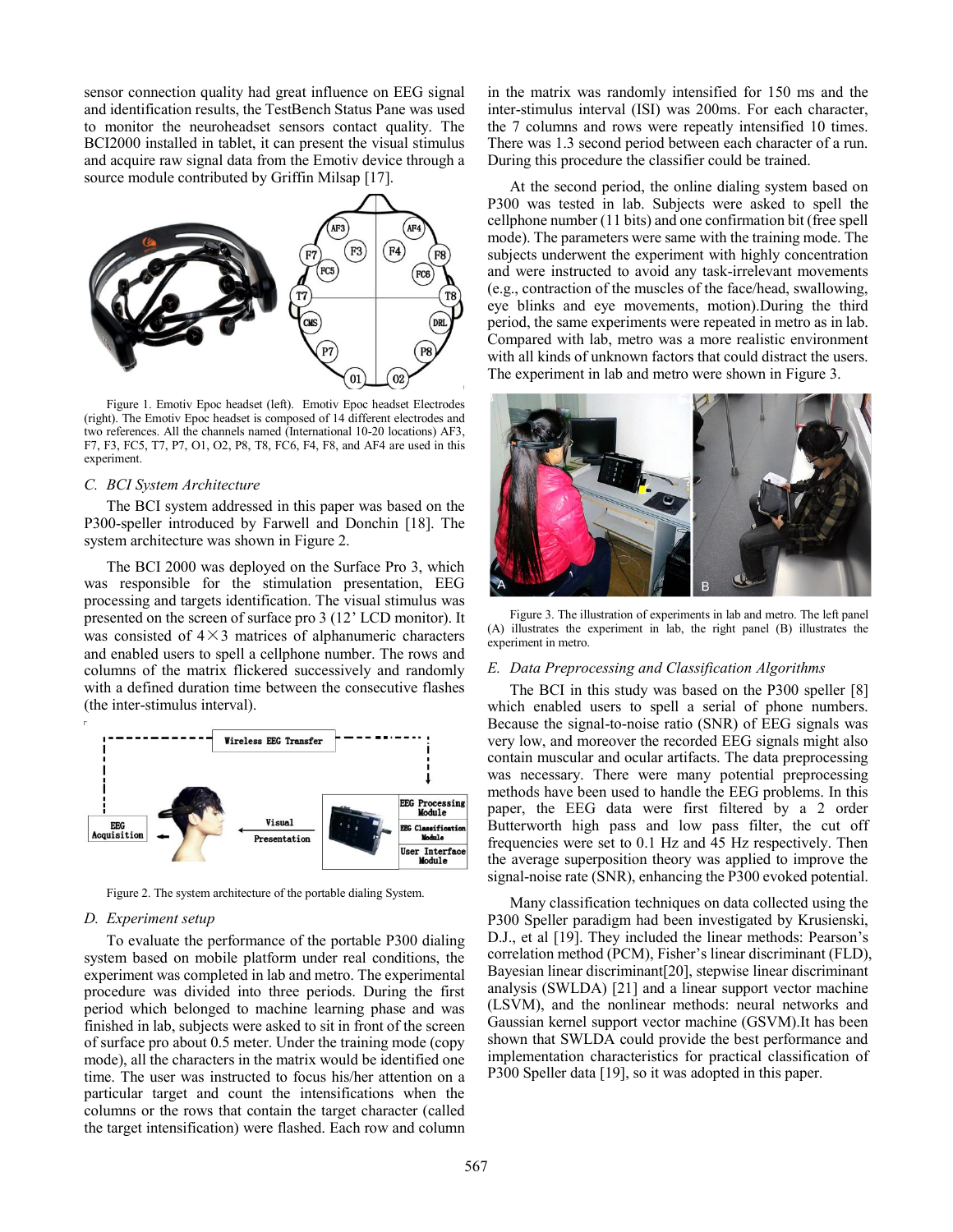## *F. Performance evaluation*

In this paper, classification accuracy and information transfer rate (ITR) were used to evaluate the performance of the portable P300 dialing system based on mobile platform.

The information transfer rate (ITR) is the most commonly applied metric to assess the overall performance of BCIs. It is described as follows:

need metric to assess the overall performance of BCIs. It is  
cribed as follows:  

$$
B_t = (\log_2 N + P \log_2 P + (1 - P) \log_2 \frac{1 - P}{N - 1}) \times \frac{60}{T}
$$
(1)

where  $B_t$  is the ITR in bits/min,  $P$  is the accuracy of classification, *N* is the number of different types of mental tasks and *T* (seconds/symbol) is the time needed to convey each symbol.

Classification accuracy *P* is calculated in the traditional way and defined as the ratio of the number of correct commands to the total number of commands.

## III. RESULTS

#### *A. Detection of P300*

The portable system recorded responses of the participants to the targets and no targets, as shown in Figure 4. Figure 4 A presented the averaged r-squared (coefficient of determination) values for all participates which indicated the channels response to P300 at different time. It also confirmed the activated area of the brain after a P300 visual stimulation. The typical responses of the participants to the visual stimulation and compared to the no stimuli were presented in Figure 4 B. The figure confirmed the feasibility of the mobile platform to detect P300.



Figure 4. A. The averaged r-squared values plot for all participates. B. The multi-trial averaged typical P300 response. The red line shows the EEG activity elicited by the target stimulus, while the blue line shows the activity for the non-target stimulus.

#### *B. Online decoding accuracy*

The online discrimination accuracy and ITR for all subjects both in office and metro were presented in Table 1. In general the performance of the portable BCI system was not bad, the average accuracy in office reached 88.75±10.57%. However the accuracy decreased to 73.75±16.94% while in metro. Through the ANOVA signal factor analysis  $(P<0.01)$ , there were significant difference between two conditions and this mean the BCI system was under-performance in metro.

## *C. Subject differences*

The results also showed significant differences between individual users' performance, the participants S7 had the highest classification accuracy (100%) while S19 had low accuracy (average 54.17%). This mainly because each subject had unique brain and their responses to P300 stimulation were different. As shown in Figure 5, the top row indicated the response to the target and no target stimulation, while the bottom row showed the activated area, it was obviously participants S7 responded strongly to the visual stimulus, in contrast, the amplitude of the signals generated by participants S19 were weak, resulting in a very low performance.

Table 1. The performance of portable dialing system in office and metro.

| Participant                | Accuracy $(\% )$ |                  | ITR(Bit/Min)    |                     |
|----------------------------|------------------|------------------|-----------------|---------------------|
|                            | Lab              | Metro            | Office          | Metro               |
| S1                         | 100              | 83.33            | 9.23            | 6.07                |
| S <sub>2</sub>             | 100              | 100              | 9.23            | 9.23                |
| S <sub>3</sub>             | 75.00            | 66.67            | 4.92            | 3.90                |
| S <sub>4</sub>             | 91.67            | 75.00            | 7.42            | 4.92                |
| S5                         | 100              | 91.67            | 9.23            | 7.42                |
| S <sub>6</sub>             | 75.00            | 75.00            | 4.92            | 4.92                |
| S7                         | 100              | 100              | 9.23            | 9.23                |
| S8                         | 83.33            | 83.33            | 6.07            | 6.07                |
| S9                         | 83.33            | 66.67            | 6.07            | 3.90                |
| S10                        | 83.33            | 66.67            | 6.07            | 3.90                |
| S11                        | 83.33            | 33.33            | 6.07            | 0.93                |
| S12                        | 75.00            | 75.00            | 4.92            | 4.92                |
| S13                        | 91.67            | 83.33            | 7.42            | 6.07                |
| S14                        | 83.33            | 66.67            | 6.07            | 3.90                |
| S15                        | 100              | 75.00            | 9.23            | 4.92                |
| S16                        | 91.67            | 91.67            | 7.42            | 7.42                |
| S17                        | 91.67            | 66.67            | 7.42            | 3.90                |
| S18                        | 100              | 58.33            | 9.23            | 2.99                |
| S <sub>19</sub>            | 66.67            | 41.67            | 3.90            | 1.51                |
| $\overline{S}20$           | 100              | 75.00            | 9.23            | 4.92                |
| Average(Mean<br>$\pm$ Std) | 88.75±10.57      | 73.75±16.9<br>46 | $7.17 \pm 1.80$ | $5.05 \pm 2.1$<br>7 |



Figure 5. The response of subject S7 and S19 to target and no target stimulation. S7 has strong response while S19 has weak response.